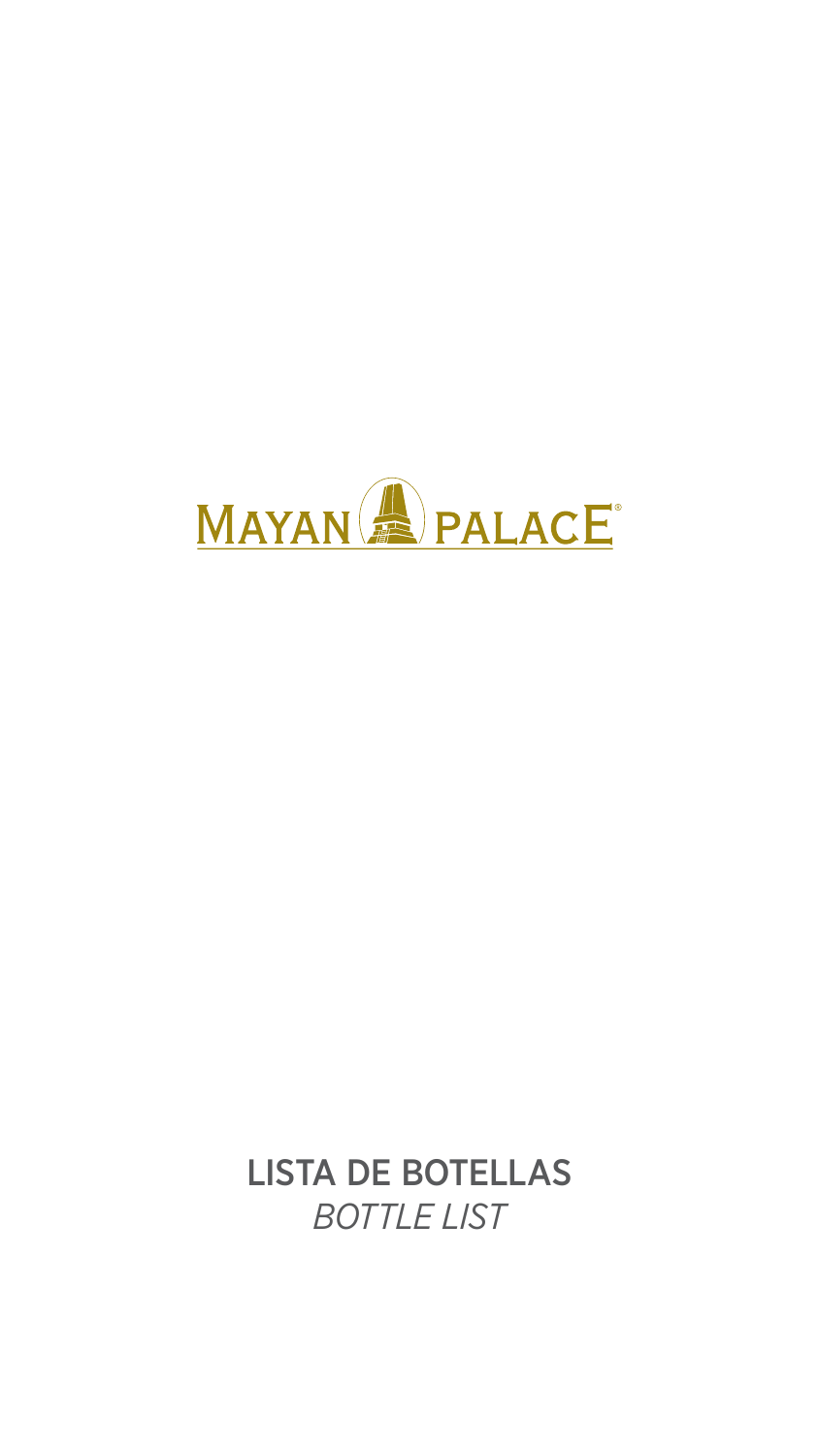

CON SU FIRMA SU PAGO ES MÁS FÁCIL Y SEGURO WITH YOUR SIGNATURE PAYMENT IS SAFER AND EASIER

En cumplimiento del Art. 7 Bis de la Ley Federal de Protección al Consumidor, le informamos que todos los precios son en pesos mexicanos e incluyen 16% de IVA. En caso de tener alguna alergia o restricción alimenticia, favor de consultar con su mesero nuestras opciones disponibles. En Vidanta Nuevo Vallarta su firma vale, por su seguridad no aceptamos pagos en efectivo.

 $\mathbf{r}$   $\mathbf{r}$   $\mathbf{r}$ 

In accordance with art 7 bis of the Federal Consumer Protection Law, we inform you that all prices are shown in Mexican pesos and include a 16% tax. In case of any allergies or dietary restrictions, please ask your waiter for available options. At Vidanta Nuevo Vallarta your signature is an agreement of payment. We do not accept cash.

MZ | BEBIDAS | 22 A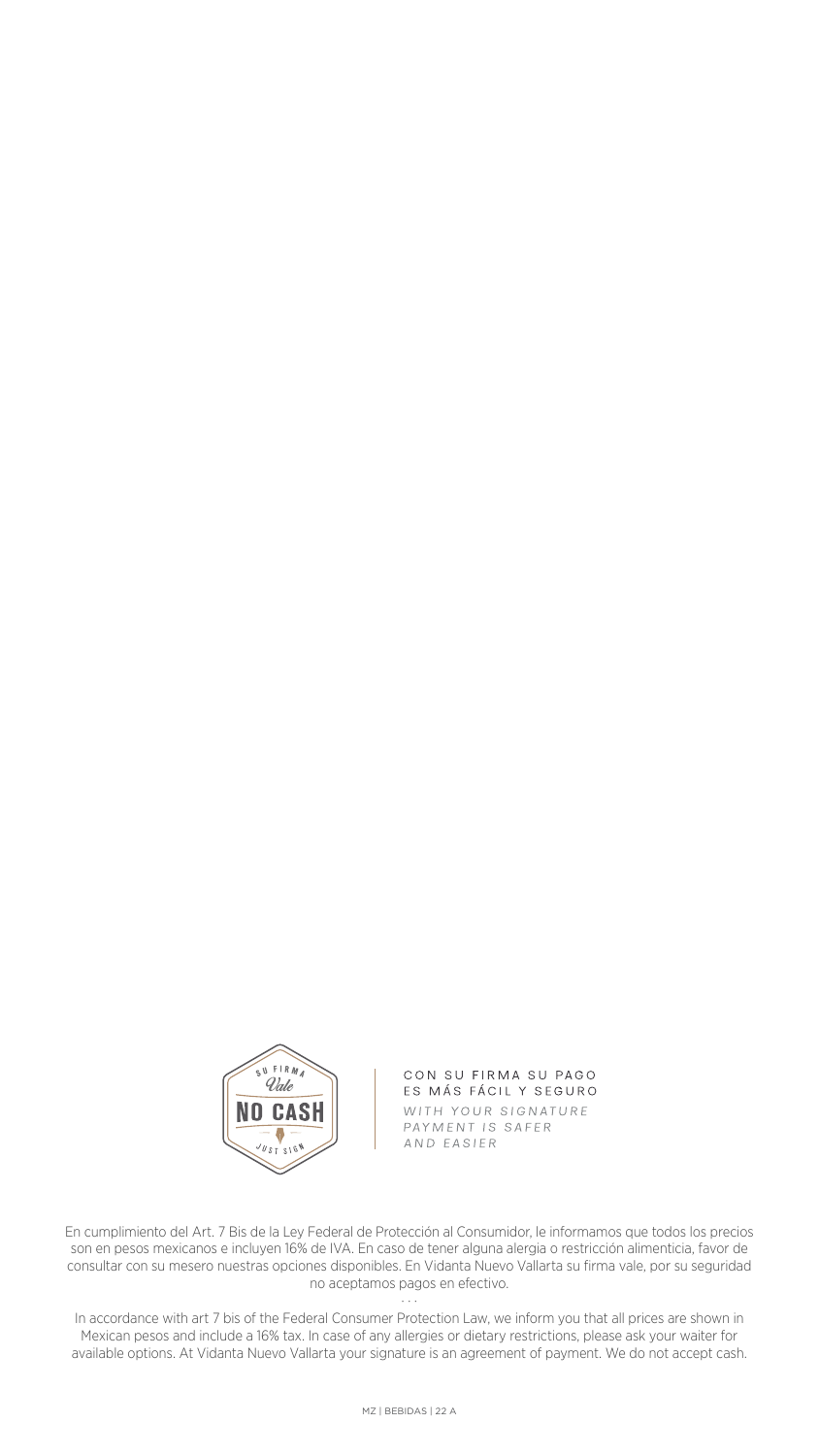| <b>DESTILADOS   SPIRIT</b>                                         |                         |
|--------------------------------------------------------------------|-------------------------|
| COÑAC                                                              | $(700 \text{ ml})$      |
| Remy Martin V.S.O.P.                                               | \$5,000                 |
| <b>WHISKY SCOTCH   BLEND</b>                                       | $(750 \text{ ml})$      |
| Buchanan's 12 Años                                                 | \$2,200                 |
| <b>BOURBON</b>                                                     | $(700 \text{ ml})$      |
| <b>Jack Daniel's</b>                                               | \$1,300                 |
| <b>BRANDY</b>                                                      | $(700 \text{ ml})$      |
| Torres 10<br>Carlos I                                              | \$900<br>\$2,300        |
| RON   RUM                                                          | $(750 \text{ ml})$      |
| <b>Appleton Dorado</b><br>Captain Morgan<br><b>Appleton Estate</b> | \$700<br>\$750<br>\$850 |
| <b>VODKA</b>                                                       | $(750 \text{ ml})$      |
| Wiborowa<br><b>Grey Goose</b>                                      | \$850<br>\$1,900        |
| GINEBRA   GIN                                                      | $(750 \text{ ml})$      |
| <b>Beefeater</b>                                                   | \$1,200                 |
| <b>TEQUILAS</b>                                                    |                         |
| <b>BLANCOS   SILVER</b>                                            | $(700 \text{ ml})$      |
| Herradura Blanco (950 ml)<br>Don Julio 70                          | \$1,500<br>\$2,700      |
| REPOSADO   GOLD                                                    | $(700 \text{ ml})$      |
| El Gran Jurado (750 ml)<br>Don Julio                               | \$1,300<br>\$1,650      |

#### Herradura (950 ml)